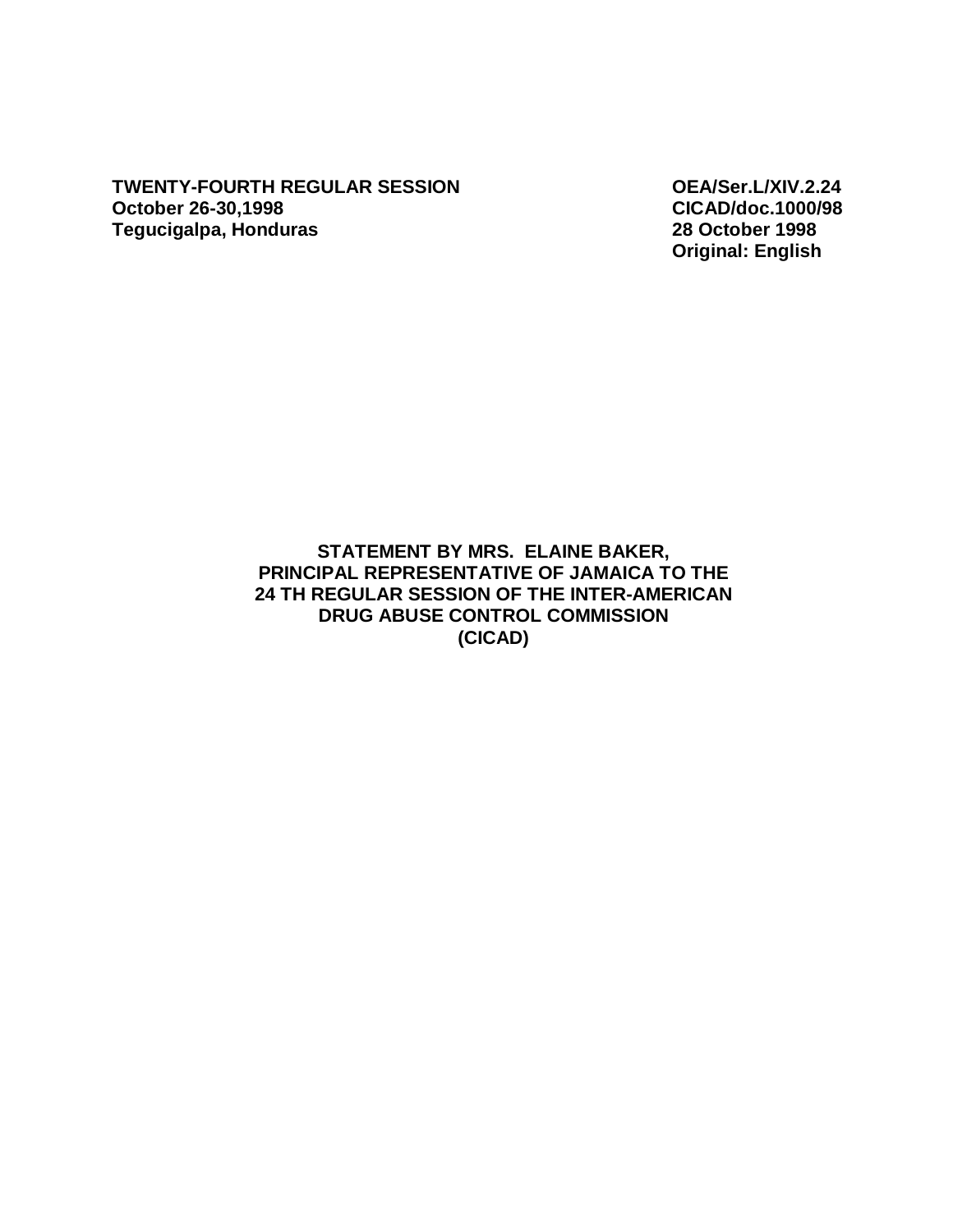## STATEMENT BY MRS. ELAINE BAKER, PRINCIPAL REPRESENTATIVE OF JAMAICA TO THE 24TH REGULAR SESSION OF THE INTER-AMERICAN DRUG ABUSE CONTROL COMMISSION (CICAD) TEGUCIGALPA, HONDURAS - OCTOBER 26 - 30,1998

Mr. Chairman, the Jamaican delegation wishes to congratulate you on your appointment to chair this meeting. The delegation wishes also, to congratulate the Government of Honduras on its decision to host this the 24th Regular Session of the CICAD. Since my arrival yesterday, I have been struck by the beauty of Tegucigalpa and look forward to seeing some of the interesting places of this picturesque city.

Mr. Chairman, the problems associated with drug abuse and drug trafficking have intensified significantly over the last decade. In my country we have not escaped the ill effects of the increase in the use of marijuana and hard drugs as we have seen increased pressure on the health services, breakdown in family life, deterioration of the social fabric and overcrowding in the prisons.

Clearly, these ill effects have demonstrated that the problem of drug abuse is no longer restricted to the industrialized countries where the majority of illegal drugs are consumed but one that cuts across national boundries, ethnic, religious, class and gender lines. A recent TJNDCP publication refers to drug addiction as "no longer a rich man's problem, but a poor manes affliction".

Concomitant with the increase in drug abuse has been an increase in drug trafficking. Despite the various law enforcement measures, the Jamaican society continues to be plagued by violent crimes perpetrated by the use of guns, most of which have been obtained through illegal drug activities. The drug trafficking phenomenon also demonstrates its ugly nature by way of contamination of export cargo especially those involving apparel, agricultural produce and ban xite, thereby causing exporting entities to take a number of preventative actions before arranging to ship their produce and forcing government to review measures designed to protect the integrity of the shipments and the shipping lines.

The drug trends are not slowing down. No country, however remote, however robust is its democracy, is immune to the adverse consequences of drug abuse and drug trafficking although countries whose social and institutional fabric are weak are particularly vulnerable. Paradoxically, though , this crisis has served as an impetus for nations to join forces to address this multi-faceted problem.

The impetus for nations to work together to fight the drug scourge is solidly coordinated by the United Nations and the CICAD. However, notwithstanding the successes achieved through multi-lateral instruments and the work of multilateral agencies, bilateral cooperation between states has brought forth a great deal of success in suppressing the scourge. Jamaica has entered bilateral agreements with a number of regional states inclusive of the United States of America, Argentina, Cuba and Chile.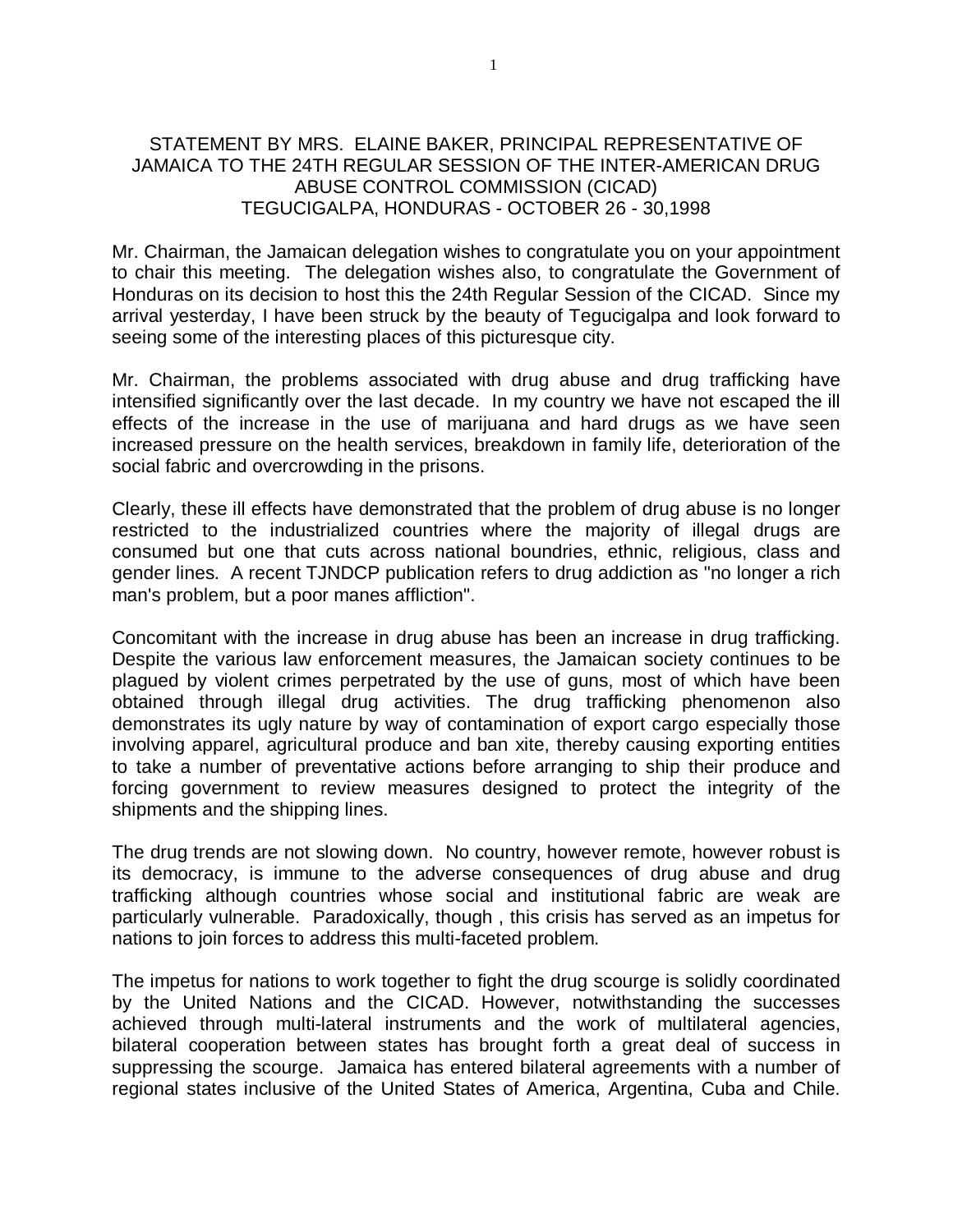Only last week, the Cabinet gave approval for the signing of an agreement with the Government of Colombia and it is expected that other agreements will be concluded shortly.

Perhaps, the most significant of bilateral cooperation agreements has been that on the suppression of martime drug trafficking with the United States of America. The joint activities of the US Coast Guard and other Coast Guards in the region have enabled the Jamaican authorities to seize a number of boats involved in drug trafficking.

Mr. Chairman, Jamaica has placed high priority on its antidrug programmes and is making every effort to conform with the three United Nations Conventions and the various instruments coming out of the United Nations, CICAD and other multi-lateral agencies. In relation to the 1988 Convention, you will be pleased to know that the only outstanding legislation required is that for the control of precursor chemicals. This particular piece of legislation is far advanced having seen two drafts and passage in Parliament is expected before the end of this year.

The Government of Jamaica is highly impressed with the work of the CICAD Expert Groups. Particularly, we are impressed with the work of the Expert Group on the Control of Money Laundering especially as it relates to the changes to the model regulations and the inclusion of "serious offences". Jamaica is currently amending its National Drug Money Laundering Act to include ",suspicious or unusual transactions" and hopes to include "serious offences" in another year or so.

We await with great anticipation, the training on money laundering to be offered by the CICAD, the plan for which was approved by the Expert Group in April in Washington.

Preparations are now underway for the country to be mutually evaluated by the Caribbean Financial Action Task Force (CFATF) on Money Laundering in March 1999 as part of the region's on going assessment and evaluation.

Cognizance has been taken of the work of the other Expert Groups. Jamaican delegates to the Expert Group Meetings on Alternative Development, the Control of Precursor Chemicals and Demand Reduction have all submitted glowing reports on the work of these groups. The Government of Jamaica is delighted that so much work is being done by the Expert Group on Demand Reduction as there has been a tendency for some administrations to pay greater attention to the law enforcement approach to drug control. Simply put, there has to be a balance between demand and supply reduction initiatives.

As my country's representative on the Working Group on the Multilateral Evaluation Mechanism I must express satisfaction with the direction the mechanism has taken so far and would hope that, in time it will become the single evaluation mechanism in the hemisphere.